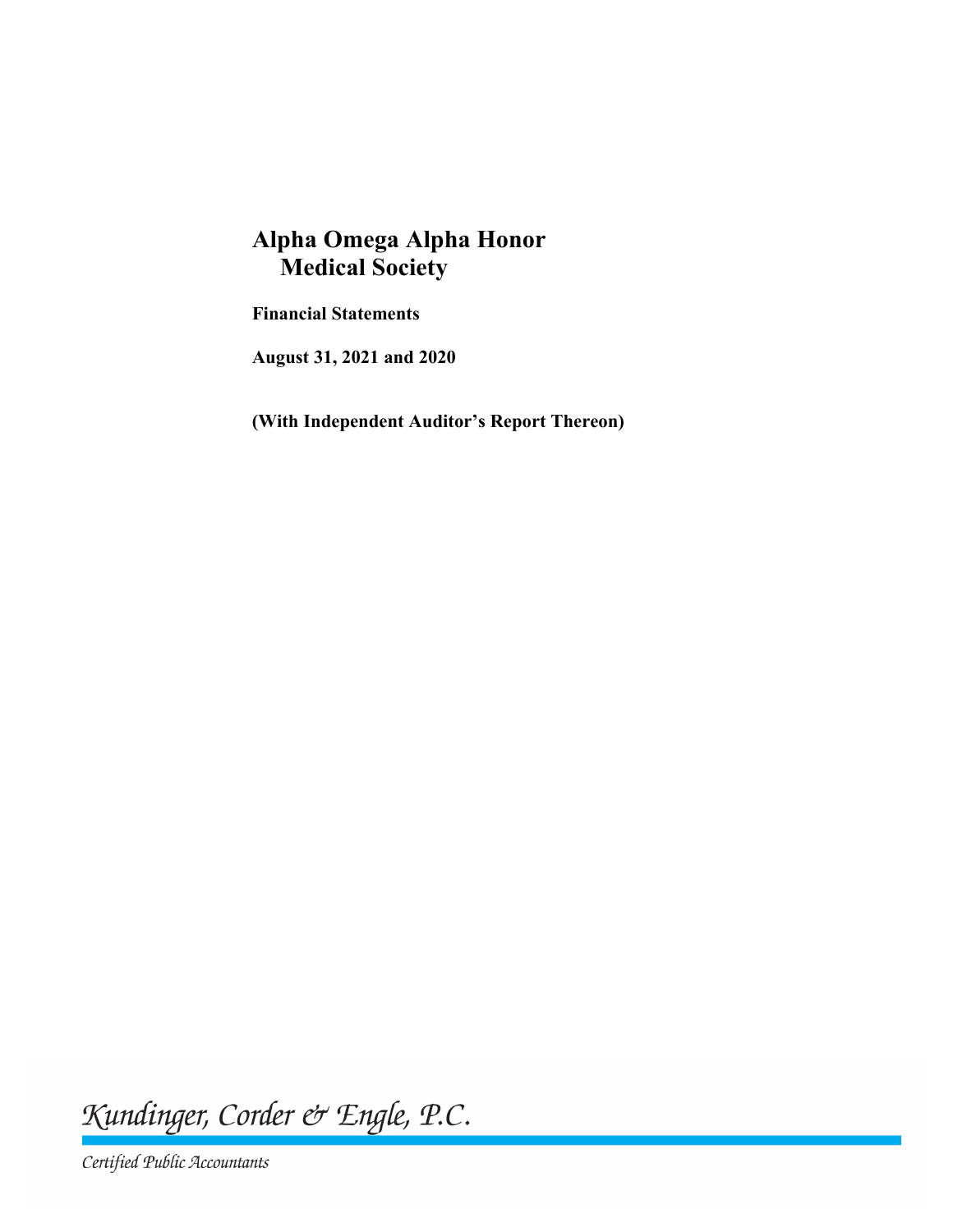Kundinger, Corder & Engle, P.C.

Certified Public Accountants 475 Lincoln Street, Suite 200 Denver, Colorado 80203

Phone (303) 534-5953 Fax (303) 892-7776 www.kcedenver.com

#### **Independent Auditor's Report**

#### **Board of Directors Alpha Omega Alpha Honor Medical Society**

#### **Report on Financial Statements**

We have audited the accompanying financial statements of Alpha Omega Alpha Honor Medical Society, which comprise the statements of financial position as of August 31, 2021 and 2020, and the related statements of activities, functional expenses, and cash flows for the years then ended, and the related notes to the financial statements.

#### **Management's Responsibility for the Financial Statements**

Management is responsible for the preparation and fair presentation of these financial statements in accordance with accounting principles generally accepted in the United States of America; this includes the design, implementation, and maintenance of internal control relevant to the preparation and fair presentation of financial statements that are free from material misstatement, whether due to fraud or error.

#### **Auditor's Responsibility**

Our responsibility is to express an opinion on these financial statements based on our audits. We conducted our audits in accordance with auditing standards generally accepted in the United States of America. Those standards require that we plan and perform the audit to obtain reasonable assurance about whether the financial statements are free from material misstatement.

An audit involves performing procedures to obtain audit evidence about the amounts and disclosures in the financial statements. The procedures selected depend on the auditor's judgment, including the assessment of the risks of material misstatement of the financial statements, whether due to fraud or error. In making those risk assessments, the auditor considers internal control relevant to the entity's preparation and fair presentation of the financial statements in order to design audit procedures that are appropriate in the circumstances, but not for the purpose of expressing an opinion on the effectiveness of the entity's internal control. Accordingly, we express no such opinion. An audit also includes evaluating the appropriateness of accounting policies used and the reasonableness of significant accounting estimates made by management, as well as evaluating the overall presentation of the financial statements.

We believe that the audit evidence we have obtained is sufficient and appropriate to provide a basis for our audit opinion.

#### **Opinion**

In our opinion, the financial statements referred to above present fairly, in all material respects, the financial position of Alpha Omega Alpha Honor Medical Society as of August 31, 2021 and 2020, and the changes in its net assets and its cash flows for the years then ended in accordance with accounting principles generally accepted in the United States of America.

Kundinger, Cardia "Congle, P.C.

February 9, 2022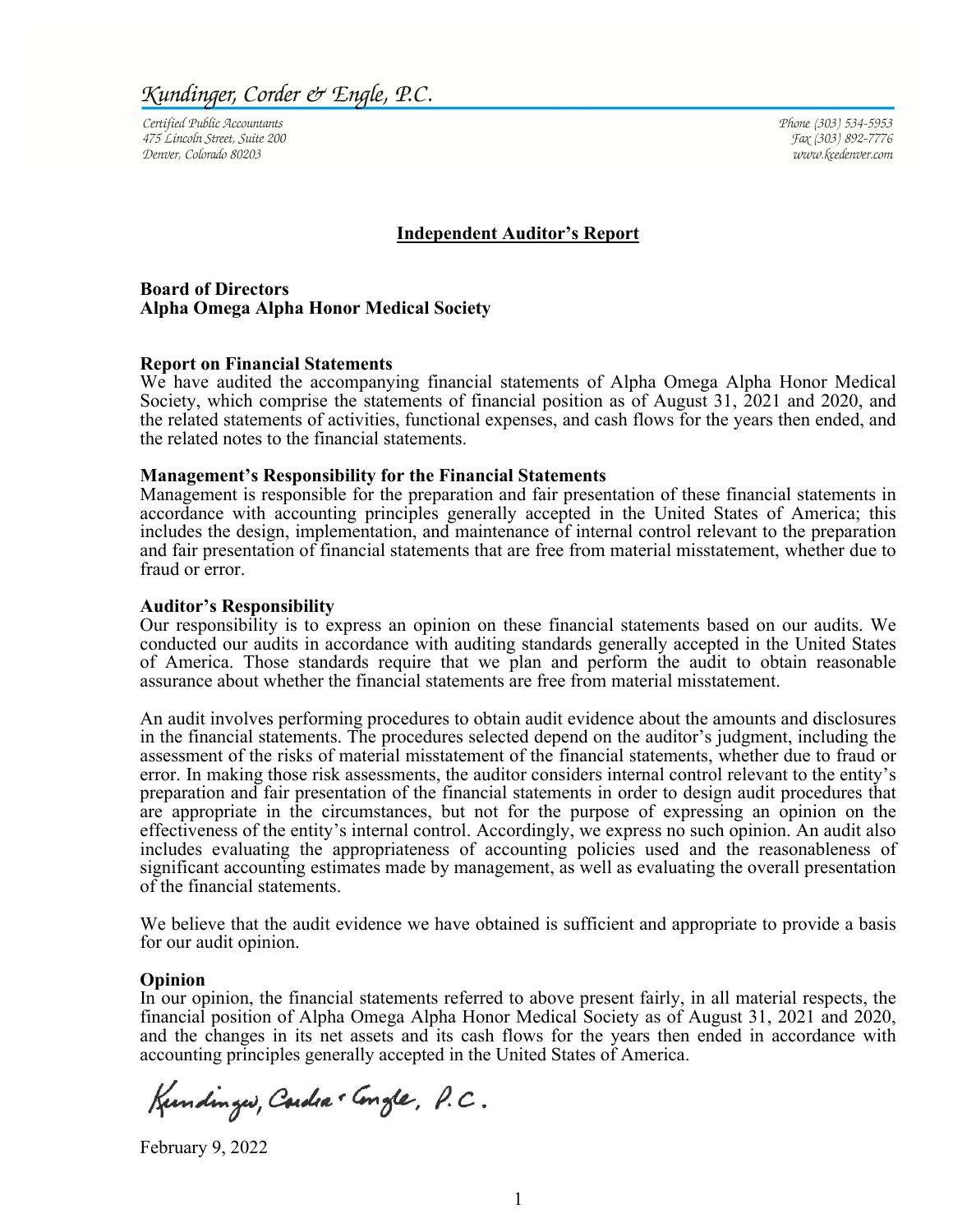## **Alpha Omega Alpha Honor Medical Society Statements of Financial Position August 31, 2021 and 2020**

| <b>Assets</b><br>\$<br>670,904<br>Cash and cash equivalents<br>26,714,071<br>22,224,409<br>Investments (note 3)<br>Prepaid expenses and other assets<br>21,182<br>14,715 | 75,471 |
|--------------------------------------------------------------------------------------------------------------------------------------------------------------------------|--------|
|                                                                                                                                                                          |        |
|                                                                                                                                                                          |        |
|                                                                                                                                                                          |        |
|                                                                                                                                                                          |        |
| Total assets<br>27,406,157<br>22,314,595                                                                                                                                 |        |
| <b>Liabilities and net assets</b>                                                                                                                                        |        |
| \$<br>Accounts payable and accrued expenses<br>114,982<br>108,868                                                                                                        |        |
| Fellowships, grants and awards payable (note 4)<br>383,150<br>374,730                                                                                                    |        |
| Paycheck Protection Program loan (note 5)                                                                                                                                | 82,516 |
| Deferred lifetime dues<br>8,743,330<br>9,243,364                                                                                                                         |        |
| <b>Total liabilities</b><br>9,741,496<br>9,309,444                                                                                                                       |        |
| Net assets                                                                                                                                                               |        |
| Without donor restrictions<br>12,879,169<br>17,537,460                                                                                                                   |        |
| 127,201<br>With donor restrictions (note 6)<br>125,982                                                                                                                   |        |
| Total net assets<br>17,664,661<br>13,005,151                                                                                                                             |        |
| Commitments and contingency (notes 7 and 8)                                                                                                                              |        |
| Total liabilities and net assets<br>27,406,157<br>22,314,595                                                                                                             |        |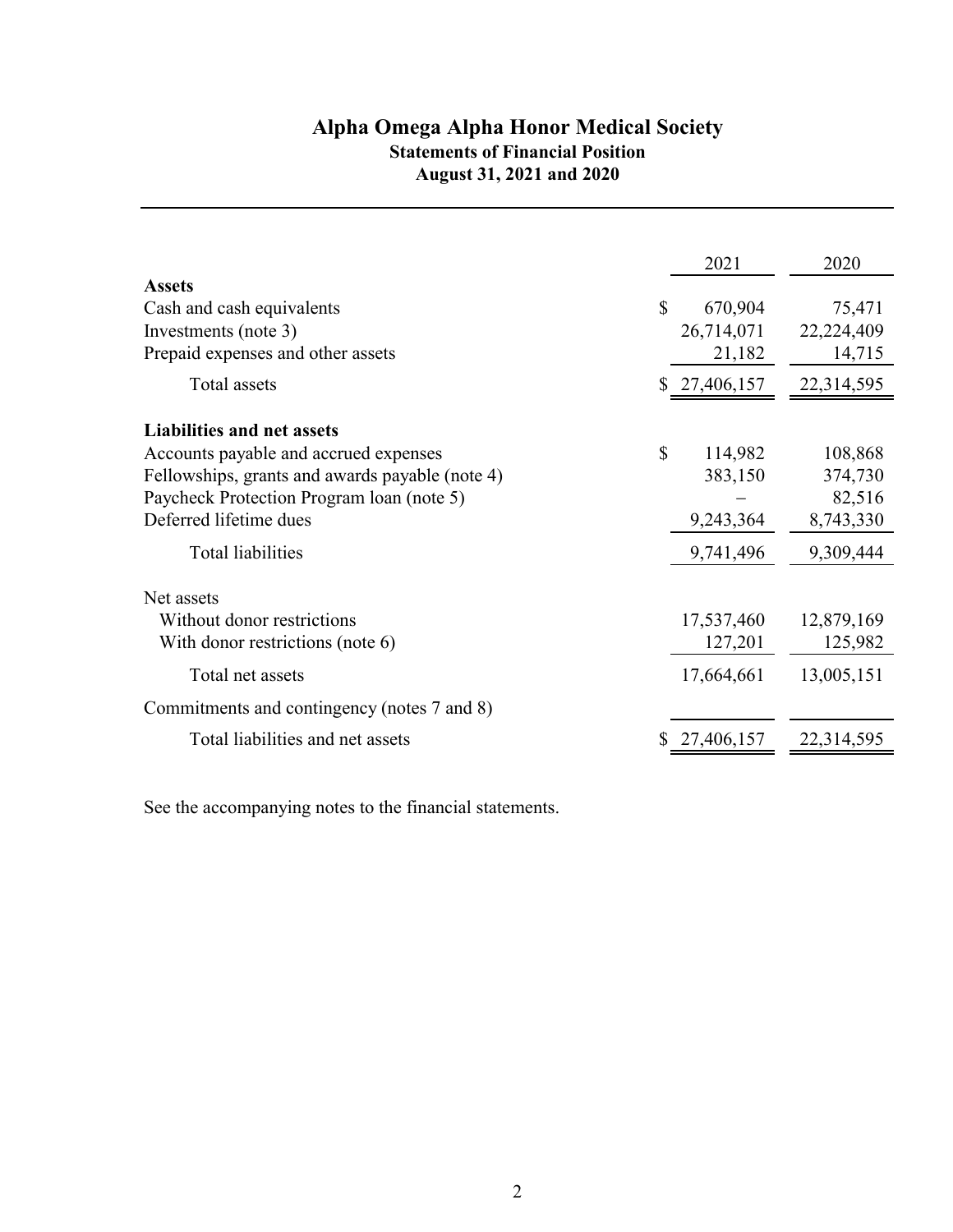## **Alpha Omega Alpha Honor Medical Society Statement of Activities Year Ended August 31, 2021**

|                                                | Without donor<br>restrictions | With donor<br>restrictions | Total      |
|------------------------------------------------|-------------------------------|----------------------------|------------|
| <b>Operating revenue and support</b>           |                               |                            |            |
| Membership dues<br>\$                          | 1,757,974                     |                            | 1,757,974  |
| Insignia and other                             | 207,854                       |                            | 207,854    |
| Contributions                                  | 217,411                       |                            | 217,411    |
| Paycheck Protection Program loan forgiveness   | 211,969                       |                            | 211,969    |
| Net assets released from restrictions (note 6) | 4,500                         | (4,500)                    |            |
| Total operating revenue and support            | 2,399,708                     | (4,500)                    | 2,395,208  |
| <b>Operating expenses</b>                      |                               |                            |            |
| Program expenses                               |                               |                            |            |
| The Pharos                                     | 518,209                       |                            | 518,209    |
| Student awards                                 | 305,345                       |                            | 305,345    |
| Leadership program                             | 200,874                       |                            | 200,874    |
| Chapter development and other                  | 392,310                       |                            | 392,310    |
| Visiting professorships                        | 18,512                        |                            | 18,512     |
| Insignia                                       | 177,331                       |                            | 177,331    |
| Distinguished teacher awards                   | 76,953                        |                            | 76,953     |
| Professionalism awards                         | 99,291                        |                            | 99,291     |
| Total program expenses                         | 1,788,825                     |                            | 1,788,825  |
| Supporting services                            |                               |                            |            |
| Management and general                         | 446,899                       |                            | 446,899    |
| Solicitations                                  | 82,030                        |                            | 82,030     |
| Total supporting services                      | 528,929                       |                            | 528,929    |
| Total operating expenses                       | 2,317,754                     |                            | 2,317,754  |
| Change in net assets from operating activities | 81,954                        | (4,500)                    | 77,454     |
| <b>Nonoperating activities</b>                 |                               |                            |            |
| Investment return, net (note 3)                | 4,576,337                     | 5,719                      | 4,582,056  |
| Change in net assets                           | 4,658,291                     | 1,219                      | 4,659,510  |
| Net assets, beginning of year                  | 12,879,169                    | 125,982                    | 13,005,151 |
| \$<br>Net assets, end of year                  | 17,537,460                    | 127,201                    | 17,664,661 |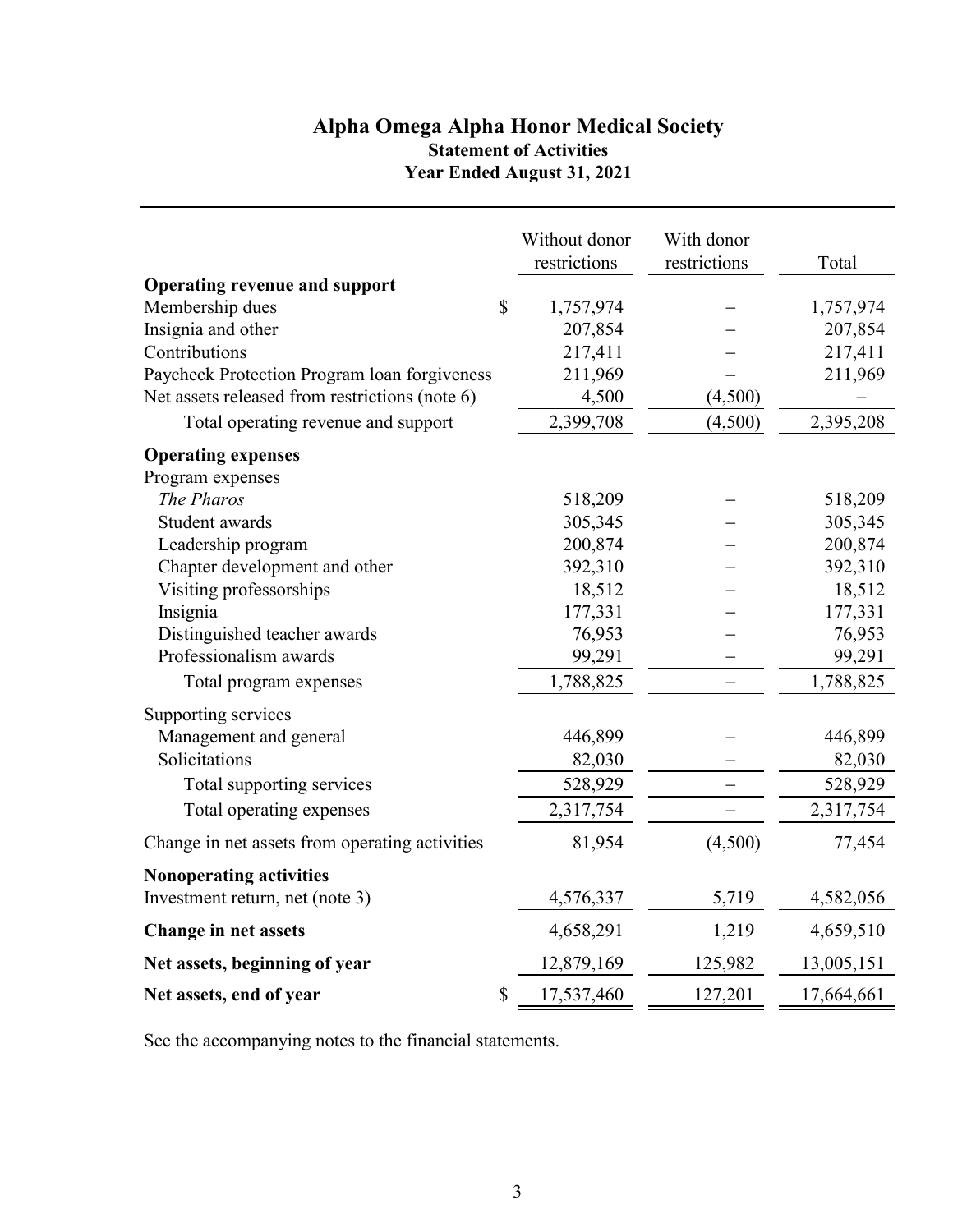## **Alpha Omega Alpha Honor Medical Society Statement of Activities Year Ended August 31, 2020**

|                                                | Without donor    | With donor   |            |
|------------------------------------------------|------------------|--------------|------------|
|                                                | restrictions     | restrictions | Total      |
| <b>Operating revenue and support</b>           |                  |              |            |
| Membership dues                                | \$<br>1,675,937  |              | 1,675,937  |
| Insignia and other                             | 174,528          |              | 174,528    |
| Contributions                                  | 185,206          |              | 185,206    |
| Net assets released from restrictions (note 6) | 4,500            | (4,500)      |            |
| Total operating revenue and support            | 2,040,171        | (4,500)      | 2,035,671  |
| <b>Operating expenses</b>                      |                  |              |            |
| Program expenses                               |                  |              |            |
| The Pharos                                     | 549,418          |              | 549,418    |
| Student awards                                 | 380,263          |              | 380,263    |
| Leadership program                             | 176,932          |              | 176,932    |
| Chapter development and other                  | 147,659          |              | 147,659    |
| Visiting professorships                        | 31,572           |              | 31,572     |
| Insignia                                       | 162,837          |              | 162,837    |
| Distinguished teacher awards                   | 87,701           |              | 87,701     |
| Professionalism awards                         | 65,173           |              | 65,173     |
| Total program expenses                         | 1,601,555        |              | 1,601,555  |
| Supporting services                            |                  |              |            |
| Management and general                         | 542,360          |              | 542,360    |
| Solicitations                                  | 83,297           |              | 83,297     |
| Total supporting services                      | 625,657          |              | 625,657    |
| Total operating expenses                       | 2,227,212        |              | 2,227,212  |
| Change in net assets from operating activities | (187, 041)       | (4,500)      | (191, 541) |
| <b>Nonoperating activities</b>                 |                  |              |            |
| Investment return, net (note 3)                | 1,740,677        | 8,734        | 1,749,411  |
| <b>Change in net assets</b>                    | 1,553,636        | 4,234        | 1,557,870  |
| Net assets, beginning of year                  | 11,325,533       | 121,748      | 11,447,281 |
| Net assets, end of year                        | \$<br>12,879,169 | 125,982      | 13,005,151 |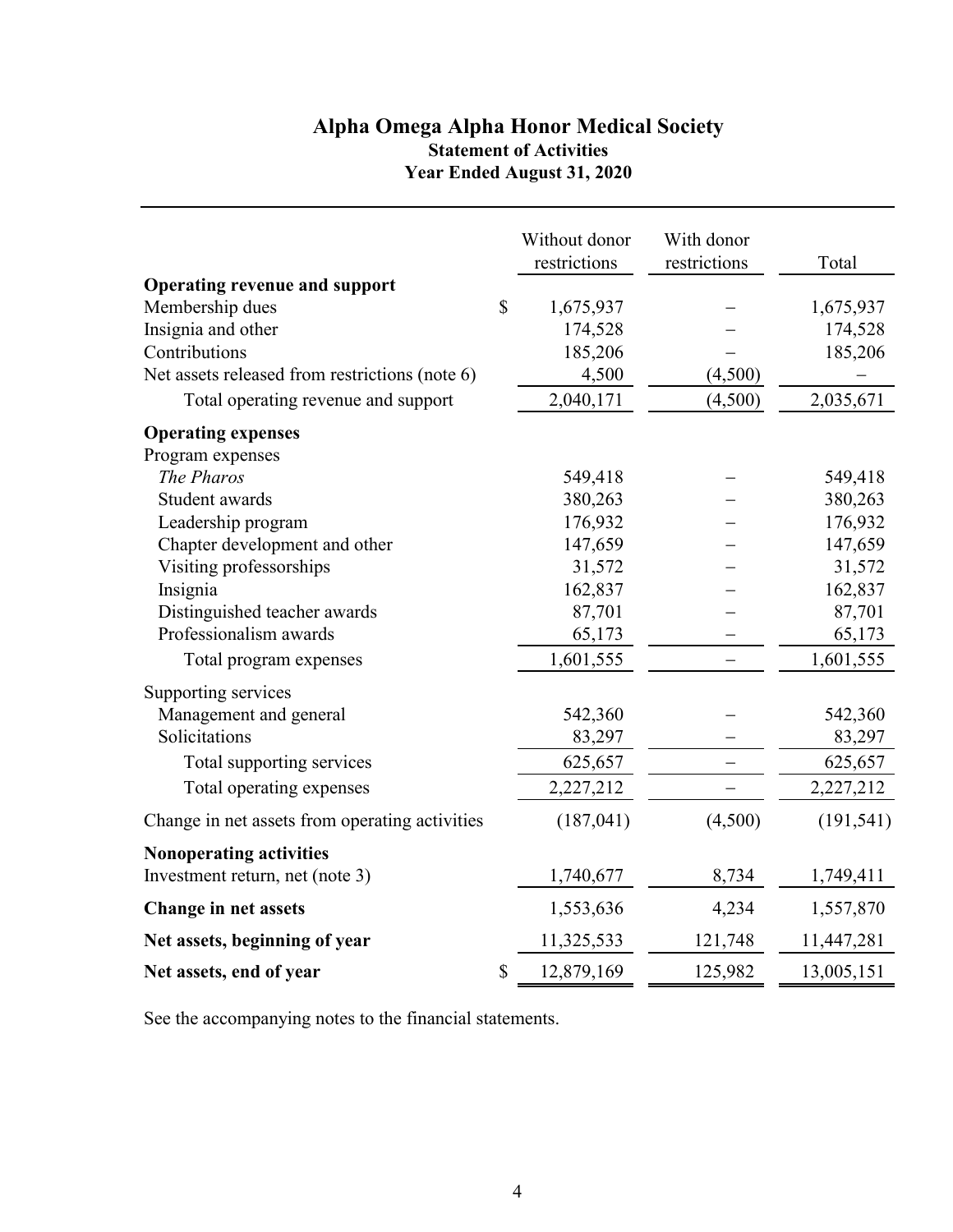#### **Alpha Omega Alpha Honor Medical Society Statement of Functional Expenses Year Ended August 31, 2021**

|                             | Programs                 |                          |                          |                                   |                                 |                          |                                                |                 |                              | Supporting services          |                                 |                                 |           |
|-----------------------------|--------------------------|--------------------------|--------------------------|-----------------------------------|---------------------------------|--------------------------|------------------------------------------------|-----------------|------------------------------|------------------------------|---------------------------------|---------------------------------|-----------|
|                             | <b>The</b><br>Pharos     | Student<br>awards        | Leadership               | Chapter<br>development<br>& other | Visiting<br>Professor-<br>ships | Insignia                 | Distinguished Profession-<br>teacher<br>awards | alism<br>awards | Total<br>program<br>services | Management<br>and<br>general | Solicitations                   | Total<br>supporting<br>services | Total     |
| Salaries, benefits, taxes   | 291,720<br>S.            | 70,471                   | 82,007                   | 120,909                           | 15,024                          | 8,854                    | 25,577                                         | 72,706          | 687,268                      | 207,031                      |                                 | 207,031                         | 894,299   |
| <b>Solicitations</b>        |                          |                          |                          |                                   |                                 |                          |                                                |                 |                              | $\overline{\phantom{0}}$     | 82,030                          | 82,030                          | 82,030    |
| Merchandise                 |                          |                          |                          |                                   | $\overline{\phantom{a}}$        | 166,605                  | -                                              | -               | 166,605                      | $\overline{\phantom{m}}$     | -                               | $\overline{\phantom{m}}$        | 166,605   |
| Program support             | 192,869                  | 224,979                  | 112,334                  | 249,916                           | 126                             | $\overline{\phantom{0}}$ | 49,504                                         | 20,052          | 849,780                      |                              |                                 | -                               | 849,780   |
| Occupancy                   | 18,105                   | 5,329                    | 3,518                    | 11,570                            | 1,811                           | 1,008                    | 1,008                                          | 3,518           | 45,867                       | 14,484                       | $\hspace{0.1mm}-\hspace{0.1mm}$ | 14,484                          | 60,351    |
| Fees for service            | $\overline{\phantom{a}}$ | $\overline{\phantom{0}}$ | $\overline{\phantom{0}}$ |                                   | —                               |                          | -                                              | –               | $\overline{\phantom{m}}$     | 50,883                       | $\overline{\phantom{m}}$        | 50,883                          | 50,883    |
| Bank and other fees         |                          |                          | $\overline{\phantom{0}}$ |                                   |                                 |                          |                                                |                 | $\overline{\phantom{m}}$     | 88,553                       | $\hspace{0.1mm}-\hspace{0.1mm}$ | 88,553                          | 88,553    |
| Office expenses             | 15,515                   | 4,566                    | 3,015                    | 9,915                             | 1,551                           | 864                      | 864                                            | 3,015           | 39,305                       | 12.412                       | $\overline{\phantom{m}}$        | 12.412                          | 51,717    |
| Board expense               |                          | $\overline{\phantom{0}}$ | $\overline{\phantom{0}}$ | –                                 | —                               |                          | -                                              | –               | $\overline{\phantom{m}}$     | 812                          | $\qquad \qquad =$               | 812                             | 812       |
| Technology upgrades         |                          |                          |                          |                                   |                                 |                          |                                                |                 | $\overline{\phantom{m}}$     | 62,530                       | $\qquad \qquad =$               | 62,530                          | 62,530    |
| Insurance                   |                          |                          |                          |                                   |                                 |                          |                                                |                 | $\overline{\phantom{m}}$     | 6,756                        | $\qquad \qquad =$               | 6,756                           | 6,756     |
| Professional fees           |                          |                          |                          |                                   |                                 |                          |                                                |                 |                              | 3,438                        |                                 | 3,438                           | 3,438     |
| Total functional expense \$ | 518,209                  | 305,345                  | 200,874                  | 392,310                           | 18,512                          | 177,331                  | 76,953                                         | 99,291          | 1,788,825                    | 446,899                      | 82,030                          | 528,929                         | 2,317,754 |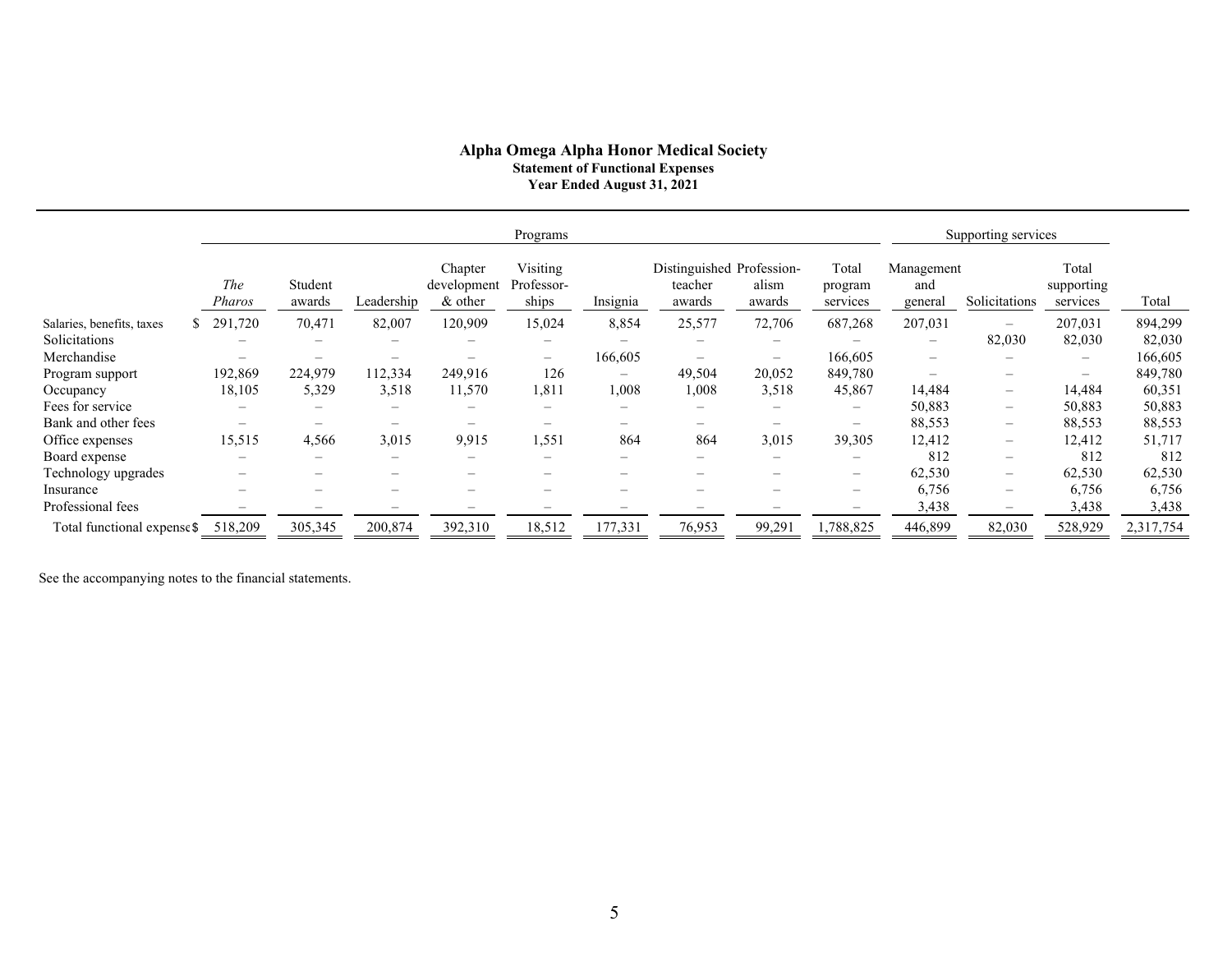#### **Alpha Omega Alpha Honor Medical Society Statement of Functional Expenses Year Ended August 31, 2020**

|                             | Programs                 |                          |                          |                                   |                                 |                          |                                                |                          | Supporting services          |                              |                                 |                                 |           |
|-----------------------------|--------------------------|--------------------------|--------------------------|-----------------------------------|---------------------------------|--------------------------|------------------------------------------------|--------------------------|------------------------------|------------------------------|---------------------------------|---------------------------------|-----------|
|                             | <i>The</i><br>Pharos     | Student<br>awards        | Leadership               | Chapter<br>development<br>& other | Visiting<br>Professor-<br>ships | Insignia                 | Distinguished Profession-<br>teacher<br>awards | alism<br>awards          | Total<br>program<br>services | Management<br>and<br>general | Solicitations                   | Total<br>supporting<br>services | Total     |
| Salaries, benefits, taxes   | 313,645<br>S.            | 78,091                   | 85,745                   | 97,819                            | 9,539                           | 12,954                   | 25,401                                         | 48,697                   | 671,891                      | 262,334                      | $\overline{\phantom{a}}$        | 262,334                         | 934,225   |
| <b>Solicitations</b>        |                          |                          |                          |                                   |                                 |                          |                                                |                          |                              | $\equiv$                     | 83,297                          | 83,297                          | 83,297    |
| Merchandise                 | $\sim$                   |                          | $\overline{\phantom{0}}$ | –                                 | $\overline{\phantom{a}}$        | 147,363                  | -                                              | $\overline{\phantom{0}}$ | 147,363                      | $\overline{\phantom{m}}$     | $\overline{\phantom{m}}$        | $\overline{\phantom{m}}$        | 147,363   |
| Program support             | 199,423                  | 290,567                  | 83,185                   | 34,335                            | 19,982                          | $\overline{\phantom{0}}$ | 60,249                                         | 10,667                   | 698,408                      | $\overline{\phantom{m}}$     | $\hspace{0.1mm}-\hspace{0.1mm}$ | $\overline{\phantom{m}}$        | 698,408   |
| Travel                      | -                        | $\overline{\phantom{0}}$ | $\overline{\phantom{0}}$ | –                                 | —                               | $\overline{\phantom{0}}$ | $\overline{\phantom{0}}$                       | $\qquad \qquad$          | $\overline{\phantom{m}}$     | 2,030                        | $\overline{\phantom{m}}$        | 2,030                           | 2,030     |
| Occupancy                   | 23,928                   | 7,639                    | 5,267                    | 10,207                            | 1,350                           | 1,659                    | 1,350                                          | 3,824                    | 55,224                       | 22,569                       | $\overline{\phantom{0}}$        | 22,569                          | 77,793    |
| Fees for service            |                          |                          |                          |                                   |                                 |                          |                                                |                          | $\overline{\phantom{m}}$     | 42,880                       | $\qquad \qquad =$               | 42,880                          | 42,880    |
| Bank and other fees         |                          |                          |                          |                                   |                                 |                          |                                                |                          | $\overline{\phantom{m}}$     | 77,729                       | $\overline{\phantom{m}}$        | 77,729                          | 77,729    |
| Office expenses             | 12,422                   | 3,966                    | 2,735                    | 5,298                             | 701                             | 861                      | 701                                            | ,985                     | 28,669                       | 5,800                        | $\overline{\phantom{m}}$        | 5,800                           | 34,469    |
| Board expense               | $\overline{\phantom{0}}$ | $\overline{\phantom{0}}$ | $\overline{\phantom{0}}$ | –                                 | —                               | —                        | $\overline{\phantom{0}}$                       | —                        | $\overline{\phantom{m}}$     | 67,102                       | $\qquad \qquad =$               | 67,102                          | 67,102    |
| Technology upgrades         |                          |                          |                          |                                   |                                 |                          |                                                |                          | $\overline{\phantom{m}}$     | 52,847                       | $\qquad \qquad =$               | 52,847                          | 52,847    |
| Insurance                   | $\overline{\phantom{0}}$ |                          |                          |                                   |                                 |                          |                                                |                          | $\overline{\phantom{m}}$     | 6,632                        | $\overline{\phantom{0}}$        | 6,632                           | 6,632     |
| Professional fees           |                          |                          |                          |                                   |                                 |                          |                                                |                          |                              | 2,437                        |                                 | 2,437                           | 2,437     |
| Total functional expense \$ | 549,418                  | 380,263                  | 176,932                  | 147,659                           | 31,572                          | 162,837                  | 87,701                                         | 65,173                   | 1,601,555                    | 542,360                      | 83,297                          | 625,657                         | 2,227,212 |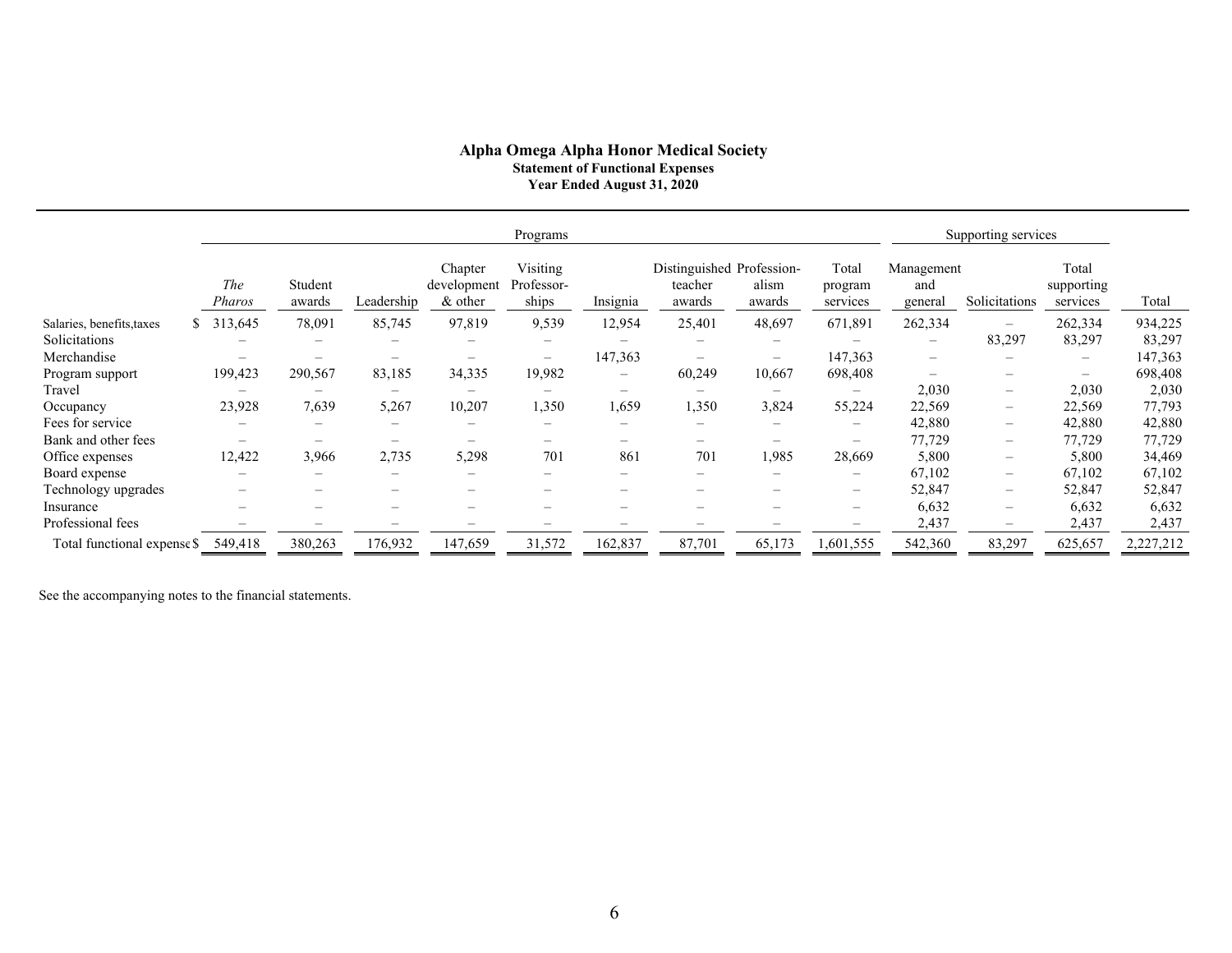## **Alpha Omega Alpha Honor Medical Society Statements of Cash Flows Years Ended August 31, 2021 and 2020**

|                                                 | 2021            | 2020        |
|-------------------------------------------------|-----------------|-------------|
| <b>Cash flows from operating activities</b>     |                 |             |
| Change in net assets                            | \$<br>4,659,510 | 1,557,870   |
| Adjustments to reconcile change in net assets   |                 |             |
| to net cash provided by operating activities    |                 |             |
| Net realized and unrealized gain on investments | (4,090,991)     | (1,411,787) |
| Paycheck Protection Program loan forgiveness    | (211,969)       |             |
| Amortization of lifetime dues                   | (450, 476)      | (427, 482)  |
| Receipts of lifetime dues                       | 948,410         | 675,638     |
| Change in operating assets and liabilities      |                 |             |
| Prepaid expenses and other assets               | (6, 467)        | 12,502      |
| Accounts payable and accrued expenses           | 8,214           | (8,274)     |
| Fellowships, grants and awards payable          | 8,420           | 14,819      |
| Net cash provided by operating activities       | 864,651         | 413,286     |
| <b>Cash flows from investing activities</b>     |                 |             |
| Purchase of investments                         | (1,821,054)     | (643, 125)  |
| Proceeds from sale of investments               | 1,422,383       | 175,000     |
| Net cash used in investing activities           | (398, 671)      | (468, 125)  |
| <b>Cash flows from financing activities</b>     |                 |             |
| Proceeds from Paycheck Protection Program loan  | 129,453         | 82,516      |
| Net cash provided by financing activities       | 129,453         | 82,516      |
| Increase in cash and cash equivalents           | 595,433         | 27,677      |
| Cash and cash equivalents, beginning of year    | 75,471          | 47,794      |
| Cash and cash equivalents, end of year          | \$<br>670,904   | 75,471      |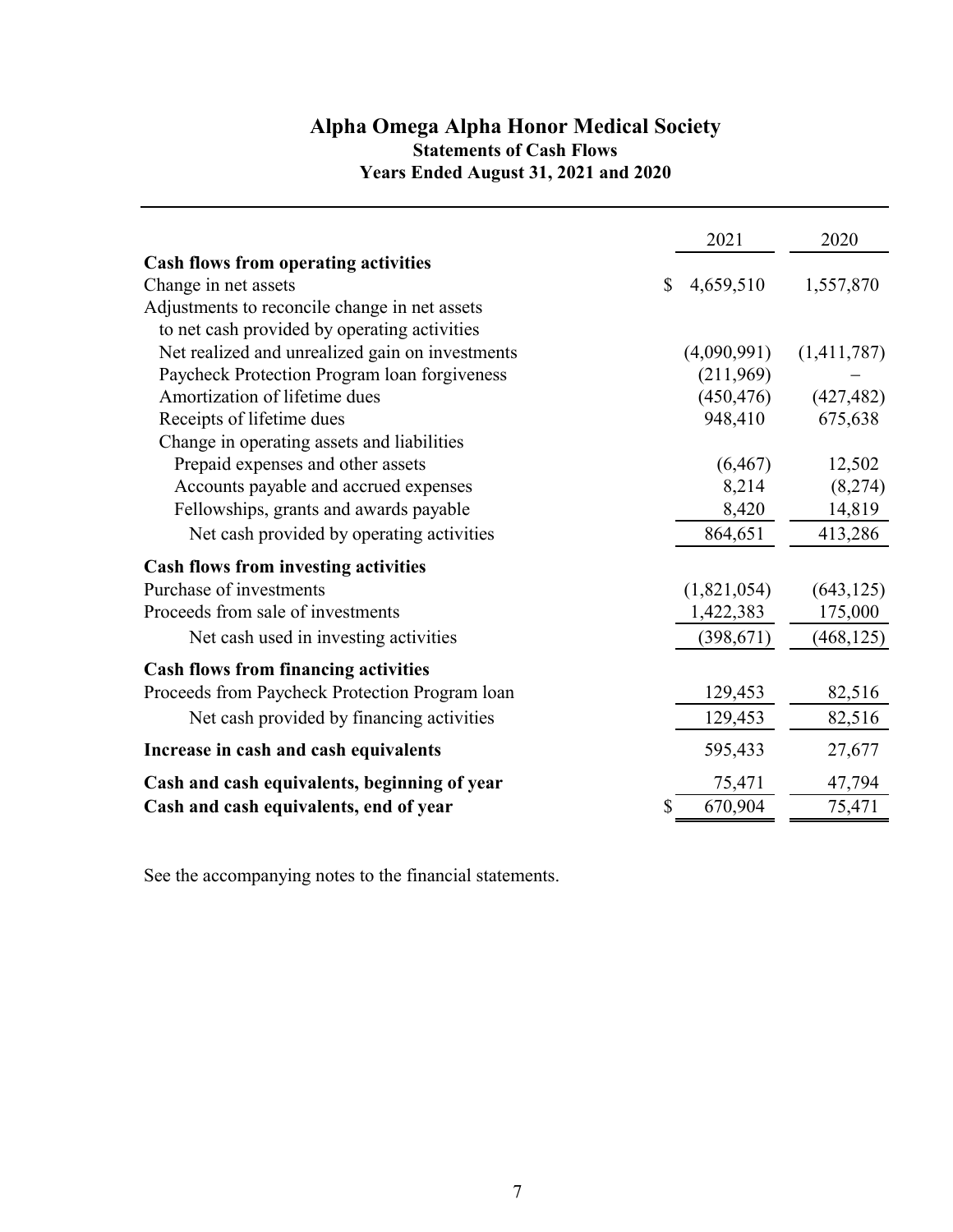## **Alpha Omega Alpha Honor Medical Society**

#### **Notes to Financial Statements**

**August 31, 2021 and 2020**

#### **(1) Summary of Significant Accounting Policies**

#### **(a) Organization**

Alpha Omega Alpha Honor Medical Society  $(A\Omega A)$  is a nonprofit honor medical society, organized in 1902 and currently has 135 self-directed chapters at medical schools in the United States and Lebanon.  $A\Omega A$ 's financial statements do not include chapter financial activities.

AΩA publishes *The Pharos*, a quarterly, multidisciplinary, peer-reviewed medical humanities journal, and sponsors thirteen national fellowships, grants, and awards that are available to all students, residents, faculty, fellows, and community and private physicians. These awards include visiting professorships; distinguished teacher awards; student research fellowships; postgraduate research fellowships; essay and poetry awards; excellence in inclusion, diversity, and equity; and recognition for  $A\Omega A$  chapter administrative personnel and volunteer clinical faculty. AΩA promotes leadership through its Medical Student Service Leadership Project grant, Fellow in Leadership, and Professionalism awards.

AΩA's revenue is derived primarily from membership dues, return on investments, and contributions.

#### **(b) Basis of Accounting**

The accompanying financial statements of  $A\Omega A$  have been prepared on the accrual basis of accounting, and accordingly reflect all significant receivables, payables, and other liabilities.

#### **(c) Financial Statement Presentation**

AΩA is required to present information regarding its financial position and activities according to the following net asset classifications:

*Net assets without donor restrictions* – Net assets that are not subject to donorimposed restrictions and may be expended for any purpose in performing the primary objectives of AΩA. These net assets may be used at the discretion of AΩA's management and the board of directors.

*Net assets with donor restrictions* – Net assets subject to stipulations imposed by donors and grantors. Some donor restrictions are temporary in nature; those restrictions will be met by actions of A $\Omega$ A or by the passage of time. Other donor restrictions are perpetual in nature, whereby the donor has stipulated the funds be maintained in perpetuity.

#### **(d) Measure of Operations**

The statements of activities report all changes in net assets, including changes in net assets from operating and nonoperating activities. Operating activities consist of those items attributed to  $A\Omega A$ 's ongoing activities and program services. Nonoperating activities are limited to resources that generate return from investments and other activities considered to be of a more unusual or nonrecurring nature.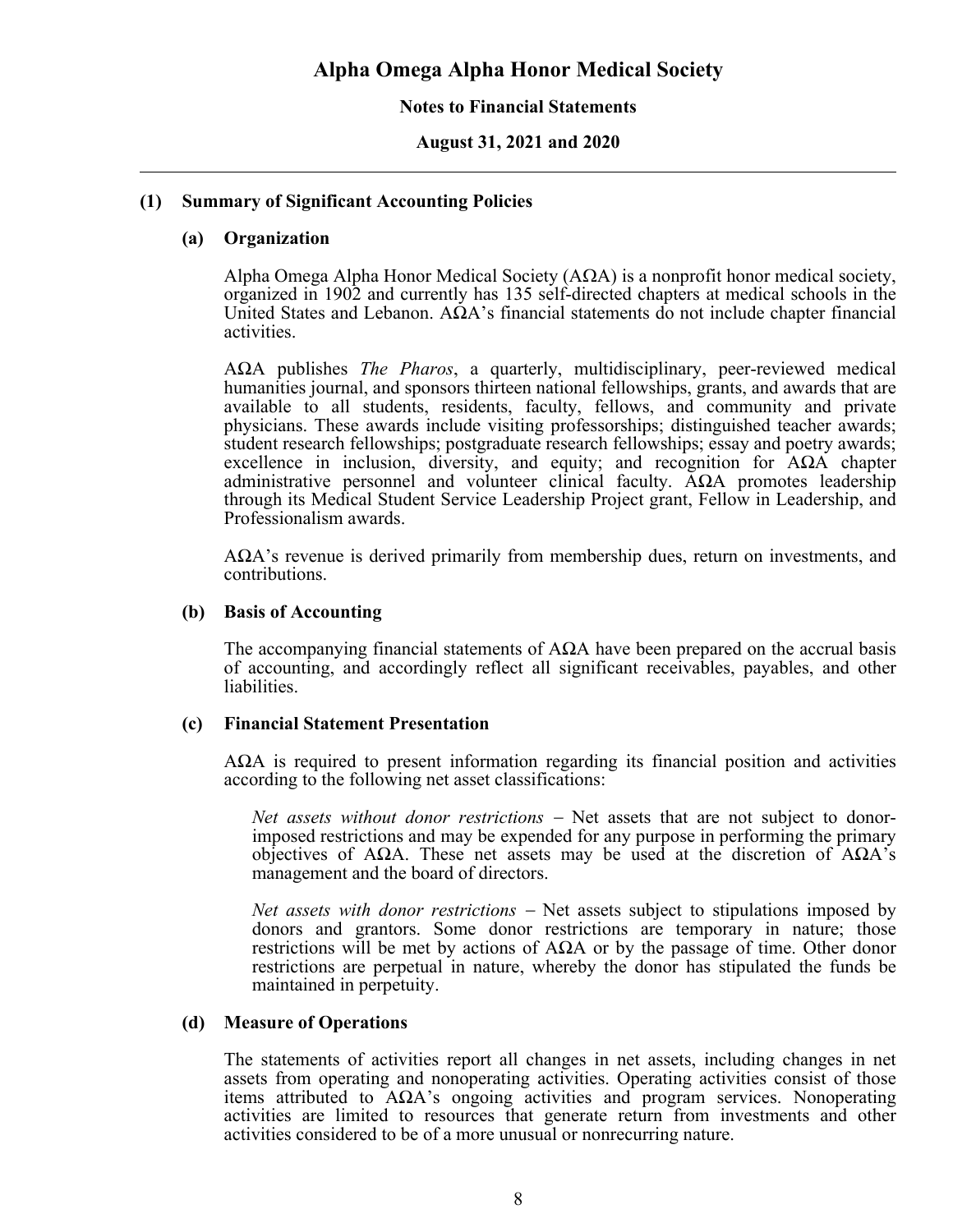## **(1) Summary of Significant Accounting Policies, Continued**

#### **(e) Cash and Cash Equivalents**

For purposes of the statements of cash flows, A $\Omega$ A considers all highly liquid investments with an initial maturity of three months or less, and which are not held by investment managers as part of an investment portfolio, to be cash equivalents.

## **(f) Concentrations of Credit Risk**

Financial instruments which potentially subject  $A\Omega A$  to concentrations of credit risk consist of investments. Investments are made by investment consultants engaged by AΩA and are monitored by the Investment Committee of the Board of Directors and management. Though the market value of investments is subject to fluctuations on a yearto-year basis, management believes that the investment policy is prudent for the longterm welfare of AΩA.

#### **(g) Investments**

AΩA reports investments at fair value. Fair value is determined as more fully described in note  $1(h)$ . A $\Omega A$ 's management is responsible for the fair value measurement of investments reported in the financial statements and believes that the reported values are reasonable. Investment return consists of the  $A\Omega A$ 's distributive share of any interest, dividends, and capital gains and losses generated from investments. Investment gain or loss (including realized and unrealized gains and losses on investments) is included in the change in net assets in the statements of activities as increases or decreases in net assets without donor restrictions unless the income or loss is restricted by donor or law.

#### **(h) Fair Value Measurements**

Fair value is defined as the price that would be received to sell an asset in the principal or most advantageous market for the asset in an orderly transaction between market participants on the measurement date. Fair value should be based on the assumptions market participants would use when pricing an asset. U.S. generally accepted accounting principles establish a fair value hierarchy that prioritizes investments based on those assumptions. The fair value hierarchy gives the highest priority to quoted prices in active markets (observable inputs) and the lowest priority to an entity's assumptions (unobservable inputs). Assets are grouped in three levels based on the markets in which the assets are traded, and the reliability of the assumptions used to determine fair value. These levels are:

- Level 1 Unadjusted quoted market prices for identical assets or liabilities in active markets as of the measurement date.
- Level 2 Inputs other than quoted market prices that are observable for the asset/liability, either directly or indirectly.
- Level 3 Unobservable inputs that cannot be corroborated by observable market data.

In certain cases, the inputs used to measure fair value may fall into different levels of the fair value hierarchy. In such cases, an investment's level within the fair value hierarchy is based on the lowest level of input that is significant to the fair value measurement. These classifications (Level 1, 2 and 3) are intended to reflect the observability of inputs used in the valuation of investments and are not necessarily an indication of risk or liquidity.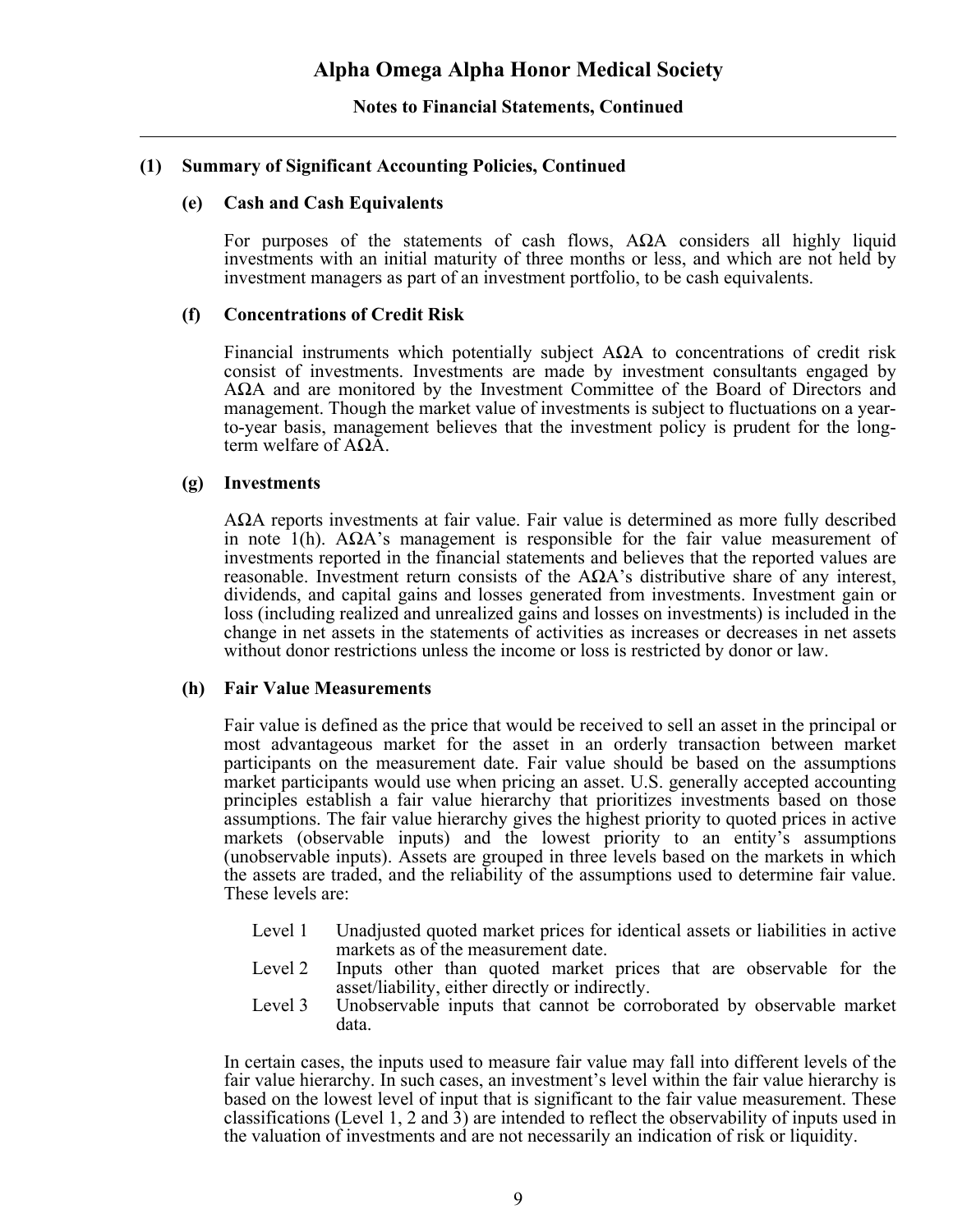## **(1) Summary of Significant Accounting Policies, Continued**

## **(h) Fair Value Measurements, Continued**

In addition, certain investments are reported using the "practical expedient" method. The practical expedient method allows net asset value per share or its equivalent to represent fair value for reporting purposes when the criteria for using this method are met. Investments valued using net asset value per share or its equivalent are not categorized within the hierarchy.

## **(i) Revenue Recognition**

#### Contributions

Contributions received are recorded as net assets with donor restrictions or net assets without donor restrictions, depending on the existence or nature of any donor restrictions.

All donor-restricted support, including pledges, is reported as an increase in net assets with donor restrictions, depending on the nature of the restriction. When a donor restriction expires, (that is, when a stipulated time restriction ends or purpose restriction is accomplished), net assets with donor restrictions are reclassified to net assets without donor restrictions and reported in the statements of activities as net assets released from donor restrictions.

#### Membership Dues

Management has determined that membership dues do not represent a commensurate exchange of value between  $A\Omega A$  and the member and are therefore contributions. As such,  $\widehat{A\Omega}A$ 's annual membership dues are recognized as revenue at the time the payment is received.  $A\Omega A$  also offers the option of a one-time lifetime membership dues payment. Although lifetime membership dues are also contributions,  $A\Omega A$  chooses to record these payments as deferred lifetime dues and amortize them over the estimated membership service period, which is based on the member's estimated age at the time of electing to pay lifetime dues. A $\Omega$ A believes this method presents the most accurate representation of the intended use of these dues payments.

#### Insignia and Other

Revenue is recognized for insignia and other sales at the time of the sale when the goods are delivered to the buyer.

#### **(j) Functional Allocation of Expenses**

The costs of providing program and supporting services have been summarized on a functional basis in the accompanying statements of functional expenses. A $\Omega A$  incurs expenses that directly relate to, and can be assigned to, a specific program or supporting activity. A $\Omega$ A also conducts a number of activities which benefit both program objectives as well as supporting services (i.e. management and general and solicitations activities). These costs, which are not specifically attributable to a specific program or supporting activity, are allocated by management on a consistent basis among program and supporting services benefited, based on either financial or nonfinancial data, such as estimates of time and effort incurred by personnel.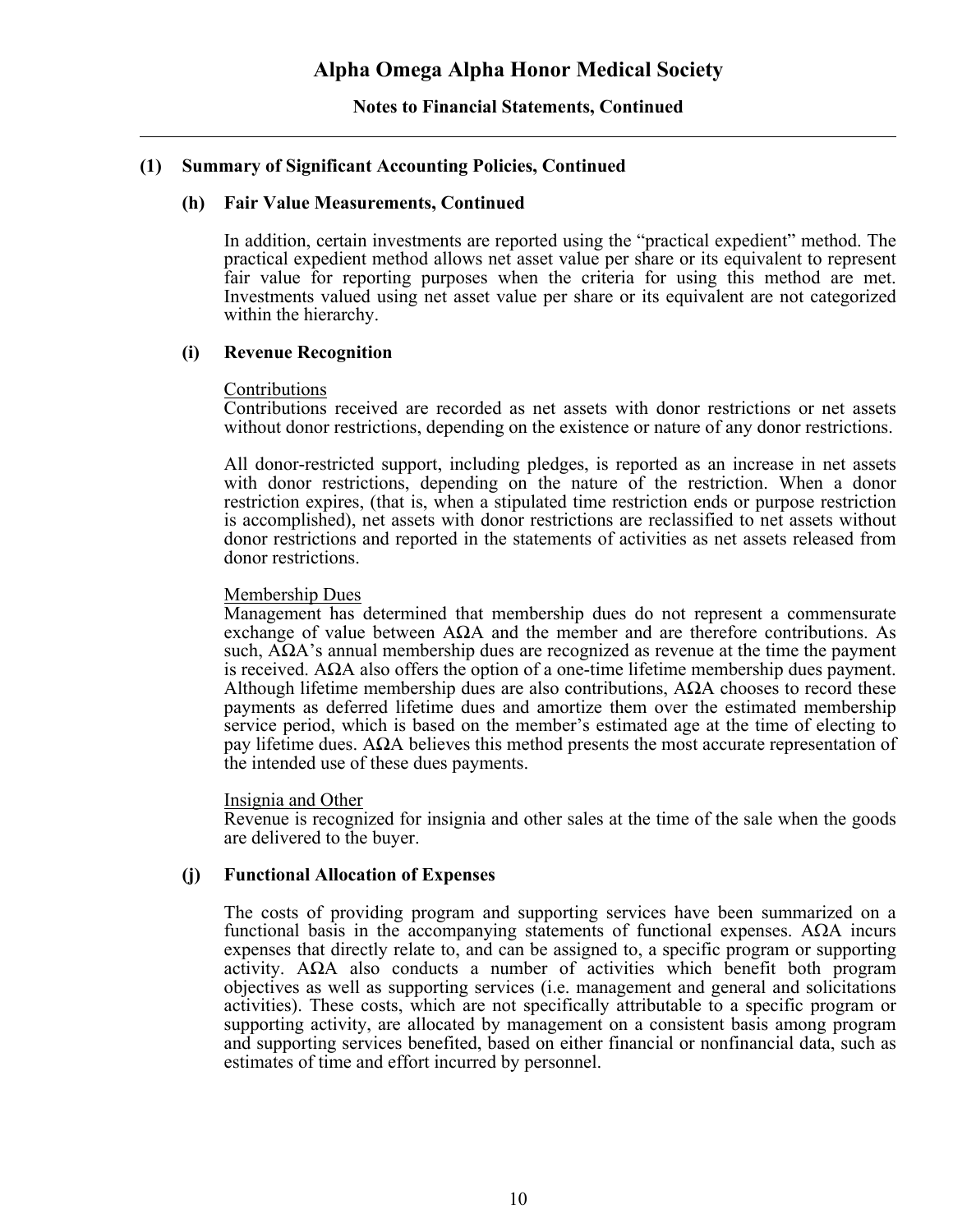## **(1) Summary of Significant Accounting Policies, Continued**

## **(k) Estimates**

The preparation of financial statements in conformity with generally accepted accounting principles requires management to make estimates and assumptions that affect the reported amounts of assets and liabilities and disclosure of contingent assets and liabilities at the date of the financial statements and the reported amounts of revenues and expenses during the reporting period. Actual results could differ from those estimates.

## **(l) Income Tax Status**

AΩA is exempt from federal income tax under Section  $501(c)(3)$  of the Internal Revenue Code. Accordingly,  $A\Omega A$  qualifies for the charitable contribution deduction. Income from activities not directly related to  $A\Omega A$ 's tax-exempt purpose is subject to taxation as unrelated business income. There was no unrelated business income subject to tax in 2021.

Management is required to evaluate tax positions taken by  $A\Omega A$  and to recognize a tax liability if A $\Omega$ A has taken an uncertain position that probably would not be sustained upon examination by taxing authorities. A $\Omega$ A believes that it has appropriate support for any tax positions taken and that none would require recognition of a liability or disclosure in the financial statements. A $\Omega A$  is subject to routine audits by taxing jurisdictions; however, there are currently no audits for any tax periods in progress. Management believes A $\Omega$ A is no longer subject to income tax examinations for years prior to June 30, 2018.

#### **(m) Subsequent Events**

Management has evaluated subsequent events through February 9, 2022, the date the financial statements were available to be issued. No events were identified.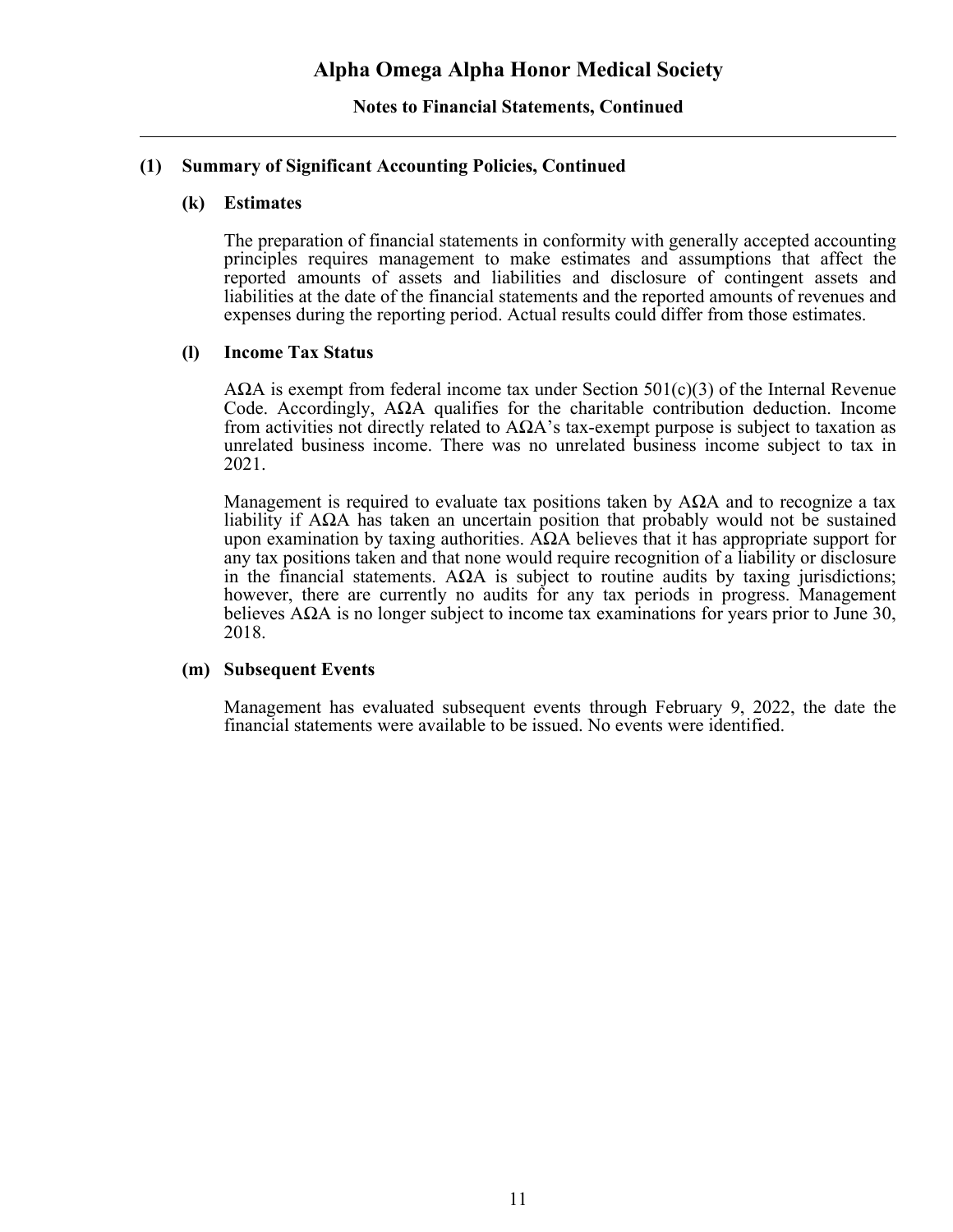#### **(2) Liquidity and Availability of Financial Assets**

The following represents the  $A\Omega A$ 's financial assets available for general expenditures within one year as of August 31:

|                                                                                     | 2021         | 2020         |
|-------------------------------------------------------------------------------------|--------------|--------------|
| Cash and cash equivalents                                                           | 670.904      | 75,471       |
| Operating investments                                                               | 25,798,805   | 20,098,427   |
| Financial assets available to meet cash<br>expenditures over the next twelve months | \$26,469,709 | 22, 173, 898 |

The  $A\Omega A$ 's financial assets available to meet cash needs for general expenditures within one year represent funding for ongoing operational requirements. General expenditures include administrative, program, and solicitation expenses incurred in the conduct of the  $A\Omega A$ 's ongoing activities. In the normal course of operations,  $AΩA$  earns revenue from membership fees that are available to meet cash needs for general expenditures throughout the year. As part of its liquidity management, cash in excess of daily requirements is invested in investment funds that provide immediate liquidity.

Investments totaling \$127,201 and \$125,982 at August 31, 2021 and 2020, respectively, represent AΩA's donor-restricted endowment funds, which are subject to an annual spending policy, and the income from which is restricted for specific purposes as described in note 6. Additionally,  $A\Omega A$ 's investment in a hedge fund totaling \$788,065 at August 31, 2021, is not available for general expenditures over the next twelve months as described in note 3.

#### **(3) Investments**

Investments are stated at fair value and consist of the following at August 31:

|                                                                                                                  | 2021                    | 2020                                       |
|------------------------------------------------------------------------------------------------------------------|-------------------------|--------------------------------------------|
| Cash equivalents and short-term funds                                                                            | \$<br>28,811            | 548,081                                    |
| Equities<br>Exchange-traded funds<br>Equity mutual funds                                                         | 10,310,491<br>6,358,134 | 9,696,354<br>5,227,467                     |
| Fixed income<br>Bond mutual funds<br>U.S. Treasuries and agency securities<br>Corporate bonds<br>Municipal bonds | 9,228,570               | 5,658,153<br>559,135<br>411,635<br>123,584 |
| Diversifiers<br>Hedge fund                                                                                       | 788,065<br>\$26,714,071 | 22,224,409                                 |

AΩA has adopted investment and spending policies approved by the Board of Directors consistent with the Uniform Prudent Management of Institutional Funds Act (UPMIFA) to ensure support for the long-term viability of  $A\Omega A$ 's programs through consistent, predictable cash flows. The return objective shall be to earn 4.5% on average over longer periods of time (+/- 10 years). AΩA has a policy of appropriating for distribution each year 4% of the average value of the endowment assets over the last 12 quarters measured at June 30.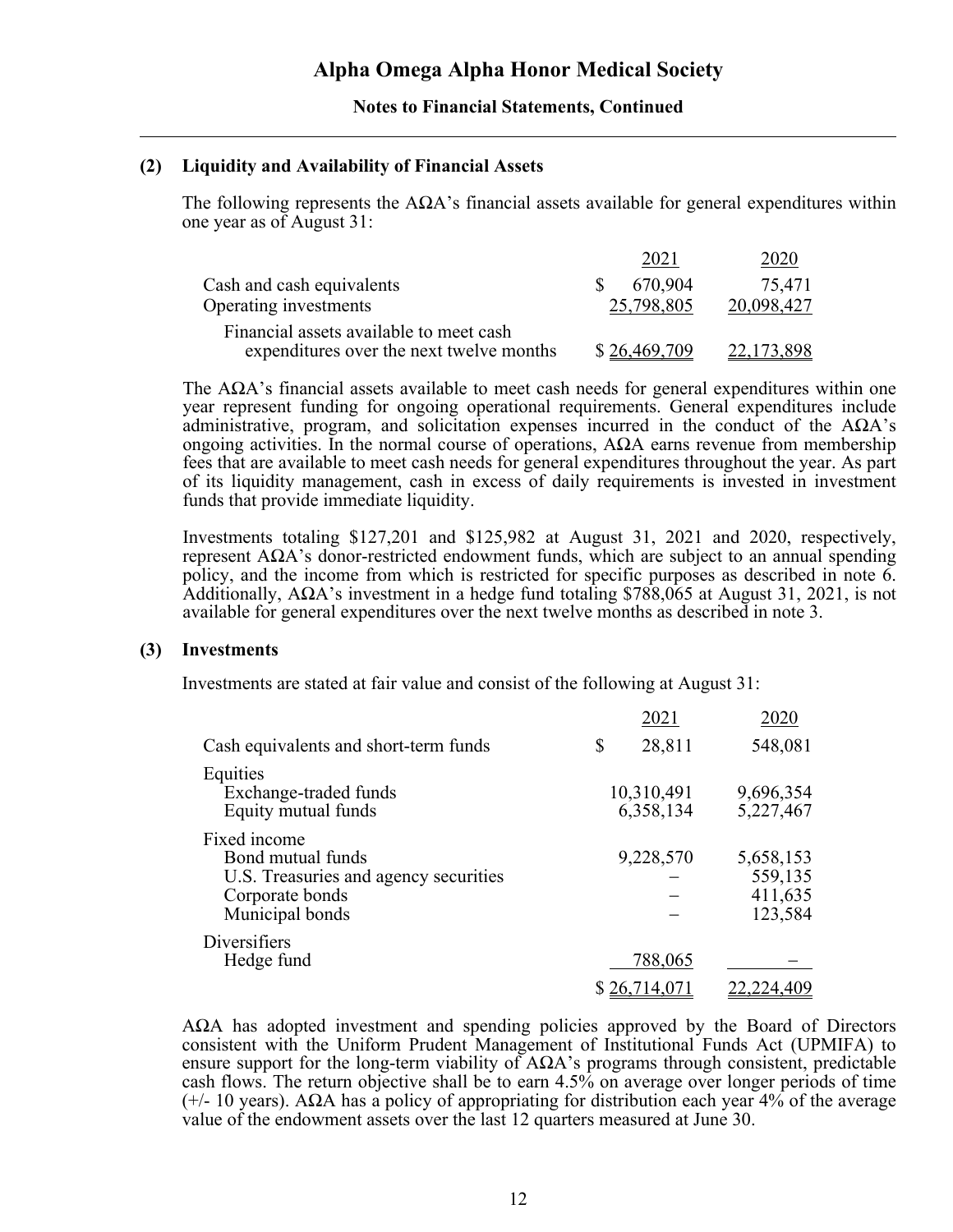#### **(3) Investments, Continued**

AΩA employs an outside investment manager to manage its equity and fixed income portfolios, and these funds are largely invested across a highly diversified group of mutual funds.

AΩA's net investment return consists of the following for the years ended August 31:

|                                   | 2021        | 2020      |
|-----------------------------------|-------------|-----------|
| Net realized and unrealized gains | \$4,090,991 | 1,411,787 |
| Interest and dividends            | 565,819     | 420,644   |
| Less investment fees              | (74, 754)   | (83,020)  |
| Net investment return             | \$4,582,056 | 1.749.411 |

The following table summarizes  $A\Omega A$ 's investments by the fair value hierarchy levels as of August 31, 2021:

|                       |              | Assets<br>Measured |            |         |         |
|-----------------------|--------------|--------------------|------------|---------|---------|
|                       | Fair Value   | at NAV*            | Level 1    | Level 2 | Level 3 |
| Cash equivalents      | 28,811<br>\$ |                    | 28,811     |         |         |
| Exchange-traded funds | 10,310,491   |                    | 10,310,491 |         |         |
| Mutual funds          | 15,586,704   |                    | 15,586,704 |         |         |
| Hedge fund (a)        | 788,065      | 788,065            |            |         |         |
| Total                 | \$26,714,071 | <u>788,065</u>     | 25,926,006 |         |         |

The following table summarizes  $A\Omega A$ 's investments by the fair value hierarchy levels as of August 31, 2020:

|                       |               | Assets<br>Measured |            |         |         |
|-----------------------|---------------|--------------------|------------|---------|---------|
|                       | Fair Value    | at NAV*            | Level 1    | Level 2 | Level 3 |
| Cash equivalents and  |               |                    |            |         |         |
| short-term funds (b)  | \$<br>548,081 | 344,373            | 203,708    |         |         |
| Exchange-traded funds | 9,696,354     |                    | 9,696,354  |         |         |
| Mutual funds          | 10,885,620    |                    | 10,885,620 |         |         |
| U.S. Treasuries and   |               |                    |            |         |         |
| agency securities     | 559,135       |                    | 559,135    |         |         |
|                       |               |                    |            |         |         |
| <b>Bonds</b>          | 535,219       |                    | 535,219    |         |         |
| Total                 | \$22,224,409  | <u>344,373</u>     | 21,880,036 |         |         |

\* Certain investments that are measured at fair value using the net asset value per share (or its equivalent) practical expedient, which is a reasonable estimate of fair value, have not been classified in the fair value hierarchy. The fair value amounts presented in this table are intended to permit reconciliation of the fair value hierarchy to the amounts presented in the statements of financial position.

All assets have been valued using a market approach. There were no changes in the valuation techniques during the current year.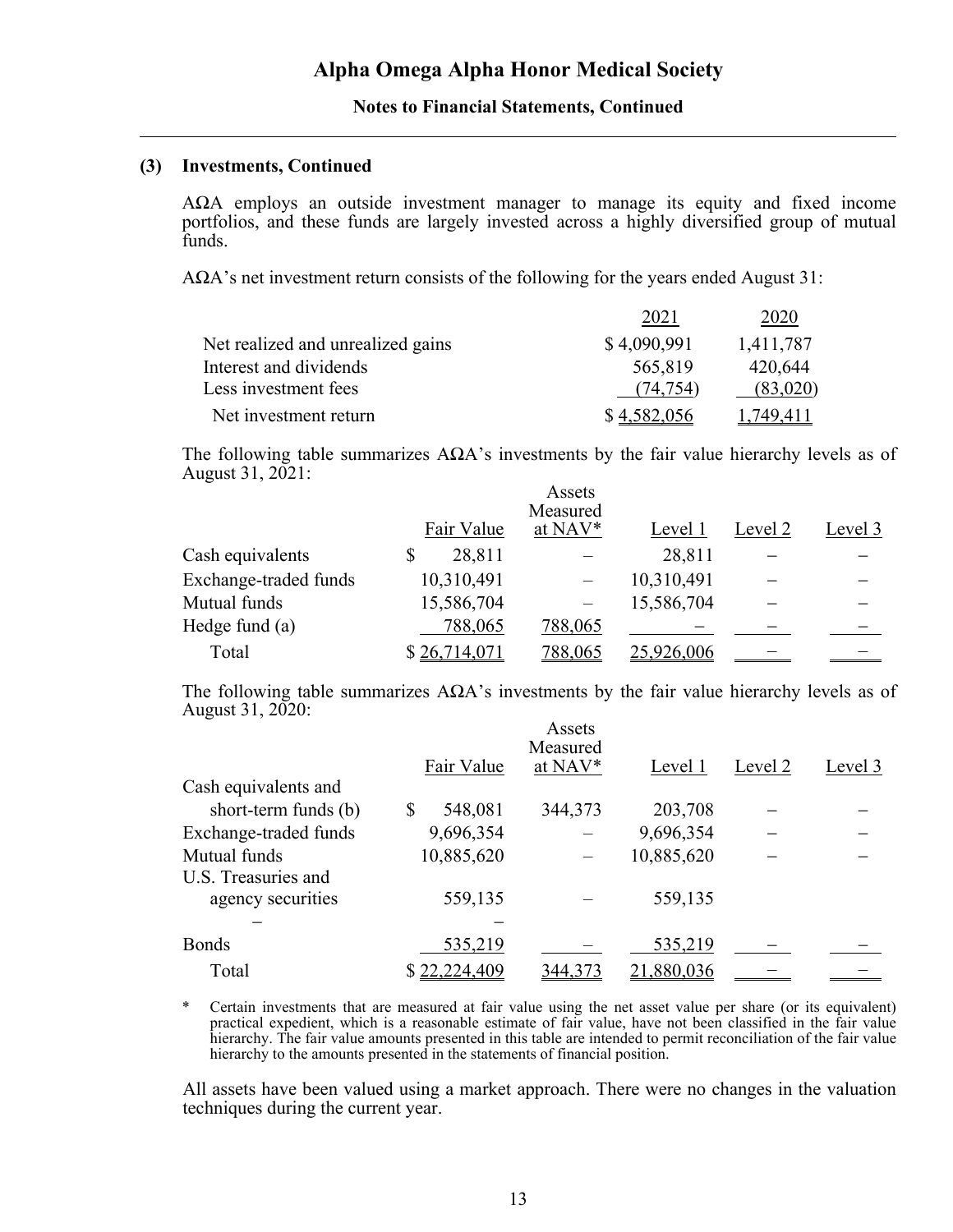## **Alpha Omega Alpha Honor Medical Society**

## **Notes to Financial Statements, Continued**

#### **(3) Investments, Continued**

- (a) The fair value of the multi-strategy hedge fund was determined using NAV, or its equivalent, and was based on financial information determined and reported by the investment manager. The multi-strategy hedge fund's investment objective is capital appreciation with limited variability of returns, which is achieved by allocating capital among several pooled entities, each managed by an independent investment advisor. Because the hedge fund is a closed-end investment company, the investment is redeemable only semi-annually with 95 days' notice and a one-year hard lock. Therefore, this investment is not considered to be available for use in general operations within twelve months from August 31, 2021. A $\Omega$ A has no unfunded commitments to the fund as of August 31, 2021.
- (b) The fair value of the short-term fund was determined using NAV, or its equivalent, and was based on financial information determined and reported by the investment manager. The short-term fund sought to attain a high rate of current income while ensuring that the fund's risk of principal loss did not exceed that of a portfolio invested in U.S. six-month Treasury bills. During the year ended August 31, 2021, the short-term fund closed, and AΩA transferred the investment proceeds to Schwab checking accounts.

## **4) Fellowships, Grants, and Awards Payable**

At August 31, 2021 and 2020, fellowships, grants and awards payable total \$383,150 and \$374,730, respectively, and consist of approved but unpaid second- and third-year awards for various AΩA programs, including Student Research, Post Graduate, and Medical Student Leadership awards.

#### **5) Paycheck Protection Program Loan**

AΩA received two loans under the U.S. Small Business Administration's (SBA) Paycheck Protection Program (PPP) authorized under the Coronavirus Aid, Relief, and Economic Security Act (the CARES Act). The first loan totaled \$82,516 and was received in June 2020. The second loan totaled \$129,453 and was received in February 2021. Both loans were forgiven during the year ended August 31, 2021, and A $\Omega$ A recognized \$211,969 as a contribution.

#### **6) Endowment Funds**

Net assets with donor restrictions are composed of  $A\Omega A$ 's endowment funds, which consist of the following as of August 31:

| Endowments subject to spending policy and appropriation |           |                |
|---------------------------------------------------------|-----------|----------------|
| Gifts restricted in perpetuity                          | \$115,325 | 115,325        |
| Unexpended endowment earnings                           | 11.876    | 10.657         |
| Total net assets with donor restrictions                | \$127,201 | <u>125,982</u> |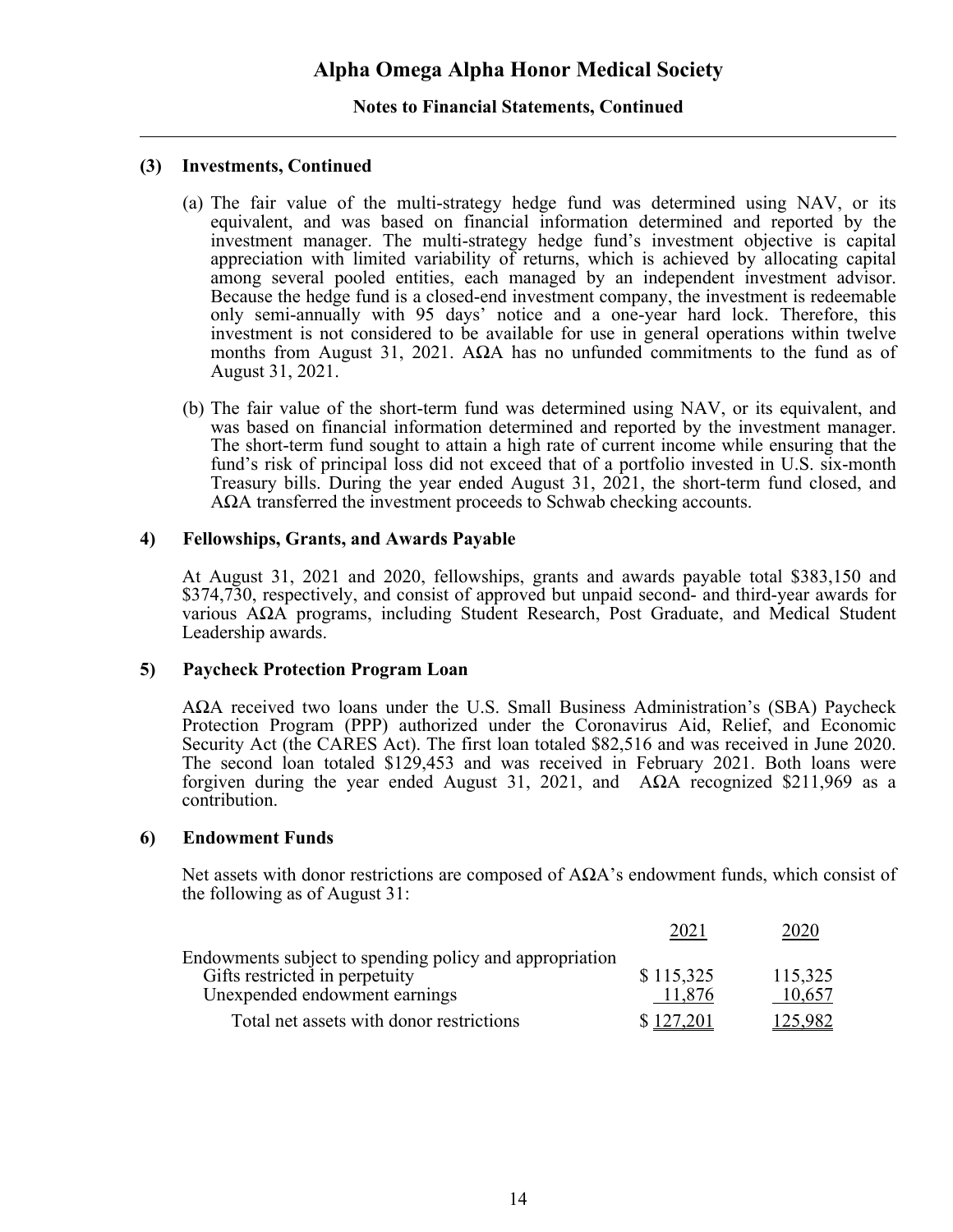#### **(6) Endowment Funds, Continued**

AΩA's donor-restricted endowment funds restricted in perpetuity consist of the following as of August 31:

|                                                                                                                    | 2023      | 2020    |
|--------------------------------------------------------------------------------------------------------------------|-----------|---------|
| Dr. David J. and Diane L. de Harter Gift<br>Endowment Fund (de Harter Fund)<br>Robert H. Moser Gift Endowment Fund | \$70,000  | 70,000  |
| (Moser Fund)                                                                                                       | 45,325    | 45,325  |
| Total donor-restricted endowment funds                                                                             | \$115,325 | 115,325 |

Net assets associated with these endowment funds are classified and reported based on the existence or absence of donor-imposed restrictions.

The de Harter Fund endowment gift agreement established \$70,000, with a match of \$30,000 by AΩA, to be invested in perpetuity. This fund supports AΩA's Visiting Professorship program at the University of Wisconsin and is invested according to  $A\Omega A$ 's investment policy. Up to 4% of the average annual investment return is available for annual distributions. A $\Omega A$ has agreed to match the annual yield of the gift up to 4% of \$100,000 in the A $\Omega$ A investment pool.

The Moser Fund was established to issue a recurring Moser Writing award. The funds are invested under AΩA's investment program described in note 3. At August 31, 2021 and 2020, net assets maintained in perpetuity related to the Moser Fund consist of original contributions plus accumulated earnings and appreciation.

AΩA has interpreted UPMIFA as requiring the preservation of the fair value of the original gift as of the gift date of the donor-restricted endowment funds absent explicit donor stipulations to the contrary. As a result of this interpretation,  $A\Omega A$  classifies as donor-restricted endowment funds to be maintained in perpetuity (a) the original value of gifts donated to the endowment, (b) the original value of subsequent gifts to the endowment, and (c) accumulations to the endowment made in accordance with the direction of the applicable donor gift instrument at the time the accumulation is added to the fund. The remaining portion of the donor-restricted endowment funds that are not retained in perpetuity are classified as net assets with donor restrictions until those amounts are appropriated for expenditure by A $\Omega A$  management in a manner consistent with the standard of prudence prescribed by UPMIFA.

In accordance with UPMIFA, A $\Omega$ A considers the following factors in making a determination to appropriate or accumulate donor-restricted endowment funds:

- (1) The duration and preservation of the fund
- (2) The purpose of  $\widehat{A\Omega}A$  and the donor-restricted endowment fund
- (3) General economic conditions
- (4) The possible effects of inflation and deflation
- (5) The expected total return from income and the appreciation of investments
- (6) Other  $\overline{A}\Omega A$  resources
- (7) The investment policies of the  $A\Omega A$ .